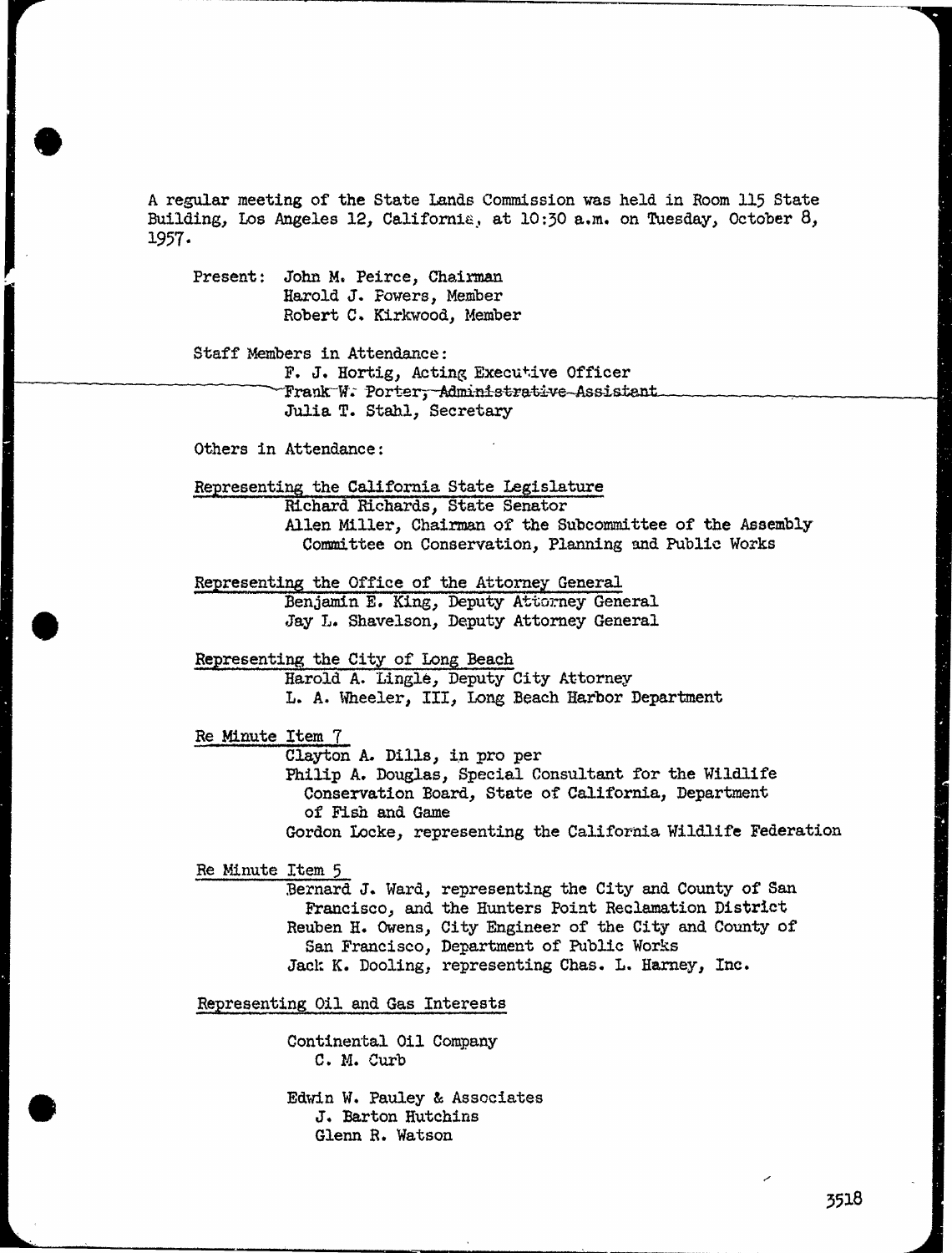General Petroleum Corporation Geo. H. Ketchum Hancock Oil Company Ralph L. Cormany Humble Oil & Refining Company William R. Gardner Nibert J. Johnson Onto Oil Company (The) Morris L. Lowman Phillips Petroleum Company Mark R. Corcoran Reserve Oil & Gas Company R. R. Templeton Richfield Oil Corporation K. M. Cook Signal 011 and Gas Company Paul Ottoson Standard Oil Company of California Marcus Mattson, of Lawler, Felix & Hall L. E. Scott Superior Oil Company (The) Monroe Butler Texas Company (The) G. R. Couper L. R. Shuey Tidewater Oil Company Walter J. Austin Union Oil Company of California Don E. Evert Doyle T. Graves Western Gulf Oil Company James G. Leovy William H. McGurty Western Oil and Gas Association Harry Morrison